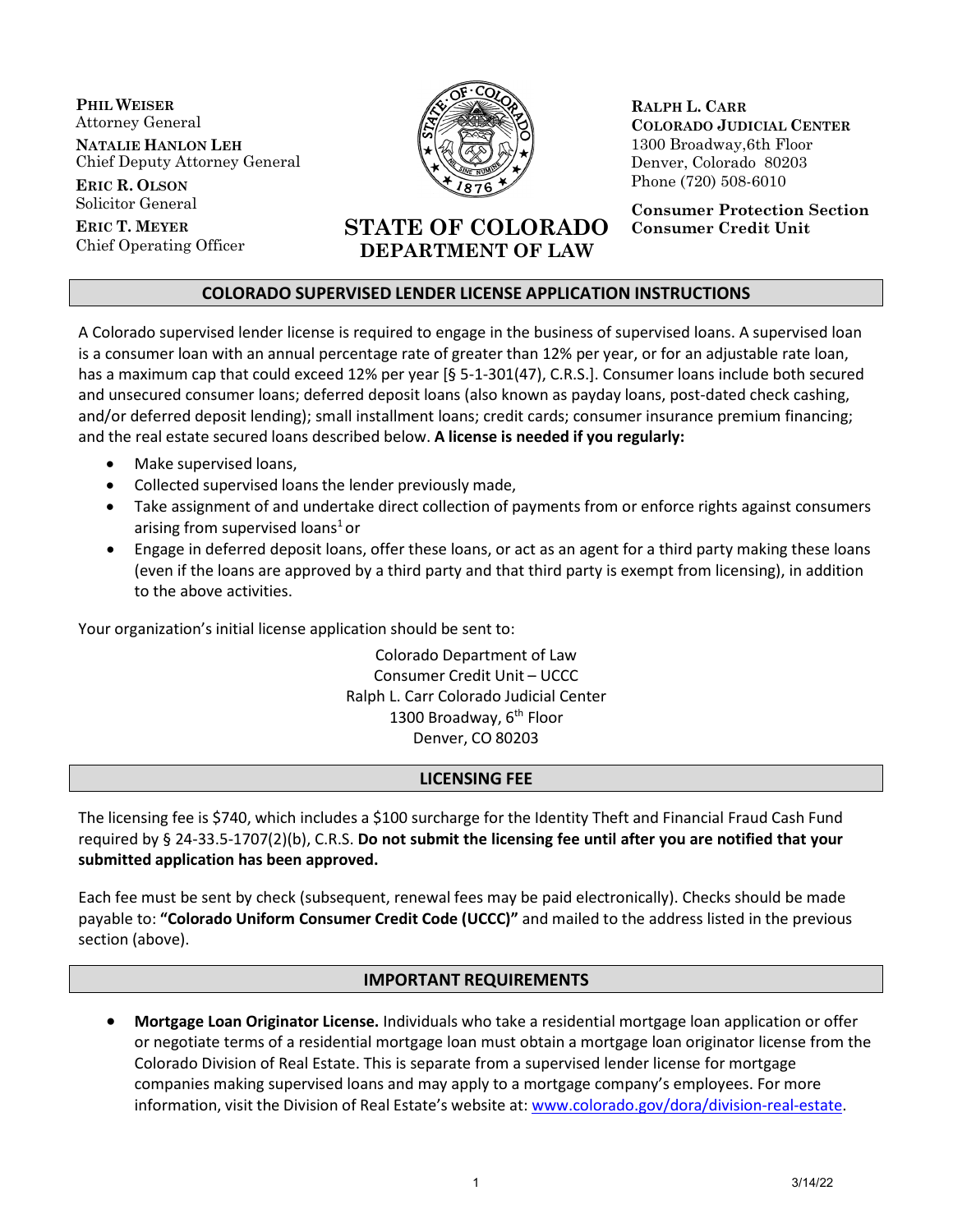- **Compliance Examinations.** Licensed supervised lenders are subject to periodic unannounced compliance examinations. Reasonable working accommodations and access to all of the lender's books and records must be provided at that time. A lender must keep and maintain records to establish that it is complying with the UCCC. Records must be retained for four years after the last entry is made on the loan. Failure to maintain or produce records for compliance examinations may subject the lender to discipline including penalties of \$200 per day. Licensed supervised lenders must also file an annual statistical report or proof of financial responsibility each June 1, respond to consumer complaints, and pay license renewal fees each January 31<sup>st</sup>.
- **Master & Branch License(s).** A separate license is needed for each location where the lender engages in supervised lending. Once one supervised lender's license has been issued (the master license), subsequent applications are for branch licenses. The master license may, but need not, be the headquarters location. The contact persons and addresses provided within the master license application will be used for all licensed locations. The Branch License Application is available on the UCCC Licensing webpage at: [www.coag.gov/licensing/uccc.](http://www.coag.gov/licensing/uccc)
- **Compliance with Applicable Laws.** All consumer lenders must comply with the Colorado UCCC and the federal Truth in Lending Act and Regulation Z. Some of the regulatory provisions of the UCCC include disclosure of the cost of credit (annual percentage rate, amount financed, total of payments, etc.) and compliance with the provisions on default including right to cure, delinquency charges, deferral, refinancing, prohibitions on prepayment penalties, and record retention requirements. You are advised to contact an attorney to ensure you are in compliance with all legal requirements. The UCCC is available at: [www.coag.gov/licensing/uccc. T](http://www.coag.gov/licensing/uccc)he Truth in Lending Act and Regulation Z can be found at: [www.ftc.gov/enforcement/statutes.](http://www.ftc.gov/enforcement/statutes)

#### **REQUIRED DOCUMENTS**

A supervised lender cannot regularly engage in supervised lending until it has obtained a supervised lender's license. A lender may only use the name(s) appearing on the supervised lender license. Your application should therefore include all legal and trade names used in the lending business. It may take 60 days to issue a new license after a completed application is received. Failure to obtain a required supervised lender's license or comply with all regulatory requirements may result in legal or disciplinary action including license revocation, injunctions, civil penalties, and forfeiture of excess charges. In addition, the lender may be subject to criminal liability.

A supervised lender's license will only be issued if the applicant and its principals exhibit sufficient financial responsibility, character, and fitness to ensure that the applicant will operate fairly and honestly. A supervised lender may only use the name(s) appearing on the supervised lender license. Your application should therefore include all legal and trade names used in lending. Those seeking licensure must submit:

- 1. **Application.** Complete and **originally sign** this application. If we notify you that the application is incomplete, you will have 45 days to complete the application.
- 2. **Personal Affidavits.** You must provide a Personal Affidavit (form enclosed) for each individual officer, member, partner, or proprietor. Please ensure each Affidavit is complete and **originally signed.**
- 3. **Financial Responsibility.** Provide a surety bond (form enclosed) or other financial responsibility per license. The amount is adjusted each June 1<sup>st</sup> based on the total Colorado loan volume for the prior calendar year. The amounts required are:

| Annual Colorado Loan Volume | <b>Financial Responsibility Needed</b> |
|-----------------------------|----------------------------------------|
| \$0 to \$500,000            | \$15,000                               |
| \$500,000 to \$1 million    | \$20,000                               |
| Over \$1 million            | \$25,000                               |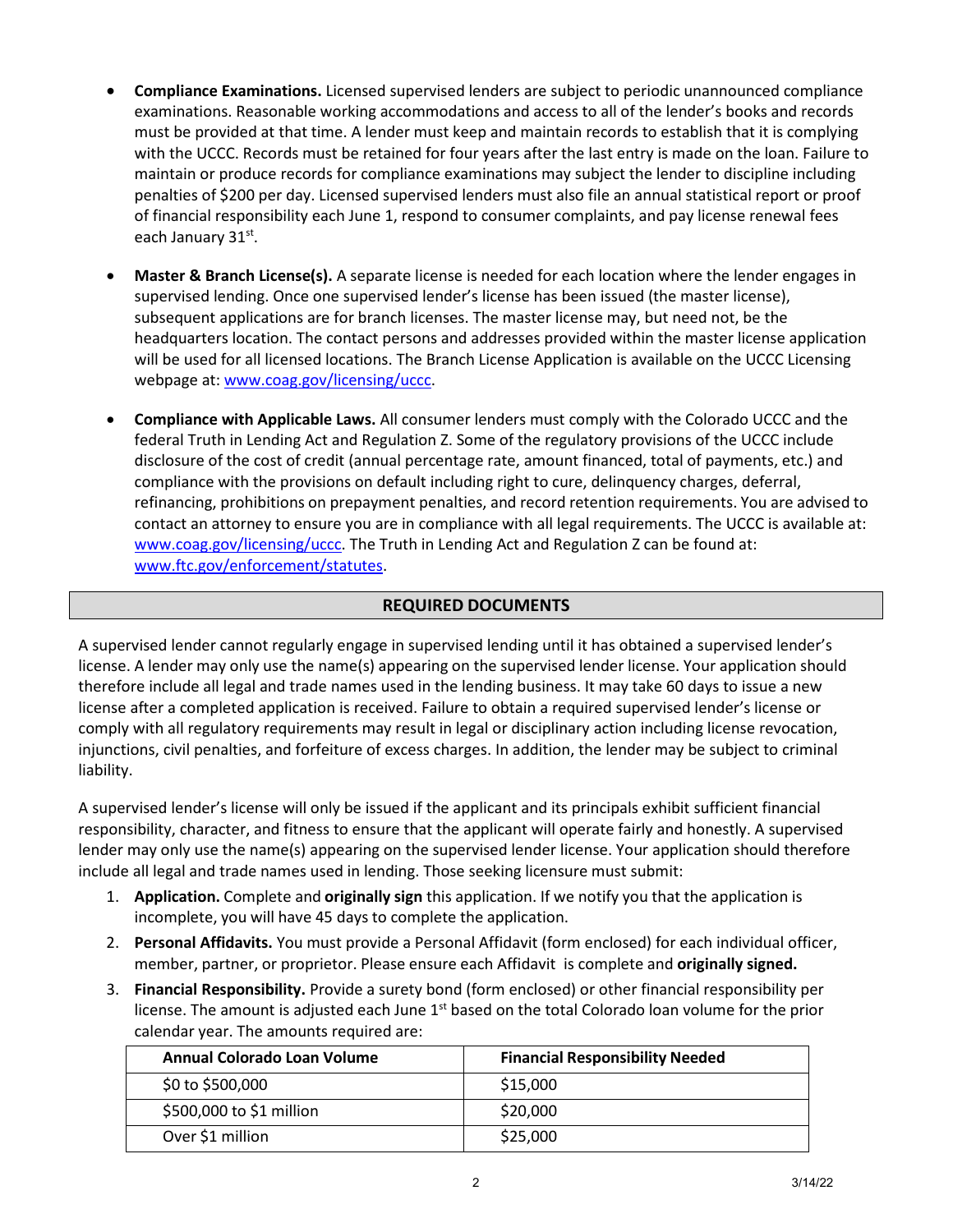To avoid annual adjustments, provide \$25,000 for each licensed location. There is a maximum cap of \$250,000 for all locations, so lenders with multiple locations may wish to file proof of \$250,000 at the onset.

Acceptable forms of financial responsibility are (1) an original surety bond (form enclosed); (2) a cash assignment (form enclosed); or (3) a letter of credit. The letter must:

- Be irrevocable with no conditions;
- Be issued by a state or national bank or savings and loan doing business in Colorado;
- State the dollar amount;
- Name the UCCC Administrator as the beneficiary in favor of the people of the State of Colorado; and
- Remain in place for two years after the license is surrendered, revoked or expired. See UCCC Rule 9(b) for additional information.
- 4. **Branch License(s).** Additional locations of the same lender require a separate license. For each additional location, you must submit a branch application. Upon receipt, the branch is automatically licensed for up to 120 days while the application is reviewed for approval or denial. We may conduct compliance examinations on existing locations prior to approval of a branch location. Unresolved compliance examinations of existing locations may effect approval. The branch application is available at: [www.coag.gov/licensing/uccc.](http://www.coag.gov/licensing/uccc)
	- If you are submitting branch application(s) with your master application, please send payment for each license after you have been notified the master and branch offices are approved.
- 5. **License Verifications.** Applicants licensed by other state agencies must complete the top of the License Verification Form (enclosed) and mail one to each of the agencies where licensed. Please attach copies of all forms you mailed, so we are able to track receipt of the forms from the other regulatory agencies.
- 6. **DBA, Trade, or Assumed names.** If the Applicant uses a trade name, attach a copy of the properly filed trade name affidavit, showing the trade/assumed name, from the Colorado Secretary of State. Contact the Colorado Secretary of State at (303) 894-2200, or go to: sos.state.co.us, for more information. Lenders who are not required to file with the Secretary of State may substitute similar tradename approval from the state in which the loan office is located.

## 7. **Other Documentation.**

a. *For Corporations:* Attach a copy of the Articles of Incorporation, Certificate of Authority or Good Standing, or Statement of Foreign Entity Authority from the Colorado Secretary of State, or application therefore containing the filing date and account number. Contact the Colorado Secretary of State at (303) 894-2200, or go to: [www.sos.state.co.us,](http://www.sos.state.co.us/) for more information.

Lenders who are not required to file with the Secretary of State may substitute similar certificates from the state in which the loan office is located.

- b. *For Limited Liability Companies:* Attach a copy of the Certificate of Organization, Certificate of Authority or Good Standing, or Statement of Foreign Entity Authority from the Colorado Secretary of State. Contact the Colorado Secretary of State at (303) 894-2200, or go to: [www.sos.state.co.us,](http://www.sos.state.co.us/) for more information. Lenders who are not required to file with the Secretary of State may substitute similar certificates from the state in which the loan office is located
- c. *For Partnerships:* Attach a copy of the Partnership Agreement. A limited partnership must also submit a copy of the recorded certificate filed with the Colorado Secretary of State, as required by § 7-61-103, C.R.S. Contact the Colorado Secretary of State at (303) 894-2200, or go to: [www.sos.state.co.us, f](http://www.sos.state.co.us/)or more information.
- 8. **Licensing Fee**. Once your application has been approved, we will request the \$740 licensing fee.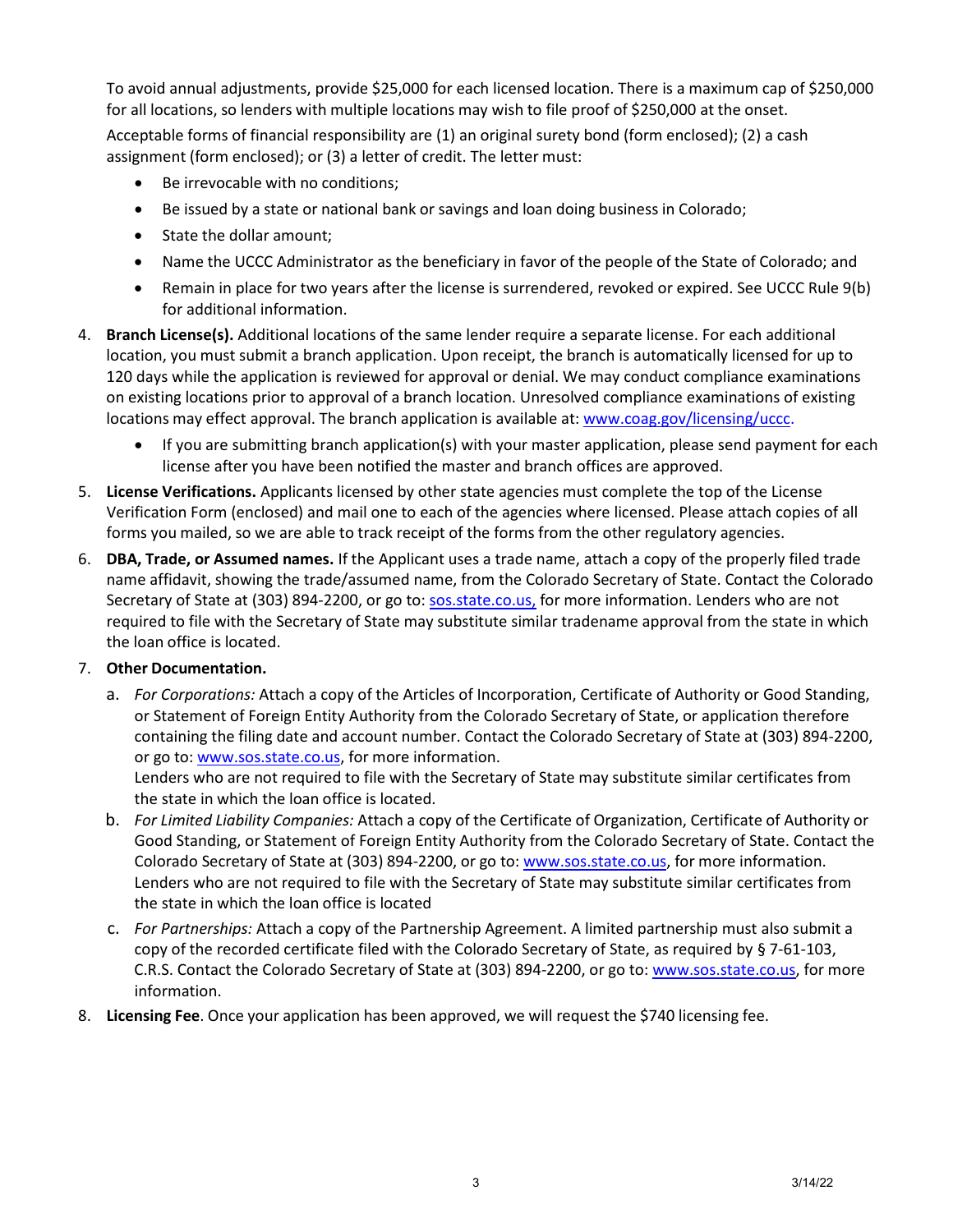| Completed Application. You must complete this application and submit it with original<br>signatures.                                                                                                                                                                                                                                                                                                                                                                                                                                               |
|----------------------------------------------------------------------------------------------------------------------------------------------------------------------------------------------------------------------------------------------------------------------------------------------------------------------------------------------------------------------------------------------------------------------------------------------------------------------------------------------------------------------------------------------------|
| Personal Affidavits. You must submit a Personal Affidavit (enclosed) for each individual<br>officer, member, partner, or proprietor. Personal Affidavits must have an original signature as<br>well.                                                                                                                                                                                                                                                                                                                                               |
| Financial Responsibility. You must submit proof of financial responsibility in the form of a<br>surety bond (form enclosed) or other, as appropriate.                                                                                                                                                                                                                                                                                                                                                                                              |
| Branch Office License(s) (if applicable). You must submit an application for each branch<br>location. Upon receipt, the branch is automatically licensed for up to 120 days while the<br>application is reviewed for approval or denial. The Branch application is available at:<br>www.coag.gov/licensing/uccc.                                                                                                                                                                                                                                   |
| License Verification(s). You must complete the top part of the License Verification Form<br>(enclosed) and send to each regulatory agency where licensed as a lender, broker, or<br>payday/deferred deposit lender or other financial services provider. Please provide copies of<br>your sent forms with the application, so we can track receipt from each state.                                                                                                                                                                                |
| Trade/DBA Name Affidavit (if applicable). You must submit proof of the trade/DBA name<br>approval filed with the Colorado Secretary of State or *another jurisdiction.                                                                                                                                                                                                                                                                                                                                                                             |
| Organizational documentation. You must submit proof of the trade/DBA name approval filed<br>with the Colorado Secretary of State or *another jurisdiction. Provide a copy of Certificate of<br>Authority or Good Standing or similar (corporations); copy of Certificate of Organization or<br>similar (LLCs); copy of Partnership Agreement (partnerships). Lenders who are not required<br>to file with the Colorado Secretary of State may substitute similar certificates/tradename<br>approval from the state in which the office is located. |

Licensing Fee. Once your application has been approved for licensure, we will request the \$740 licensing fee**.**

\_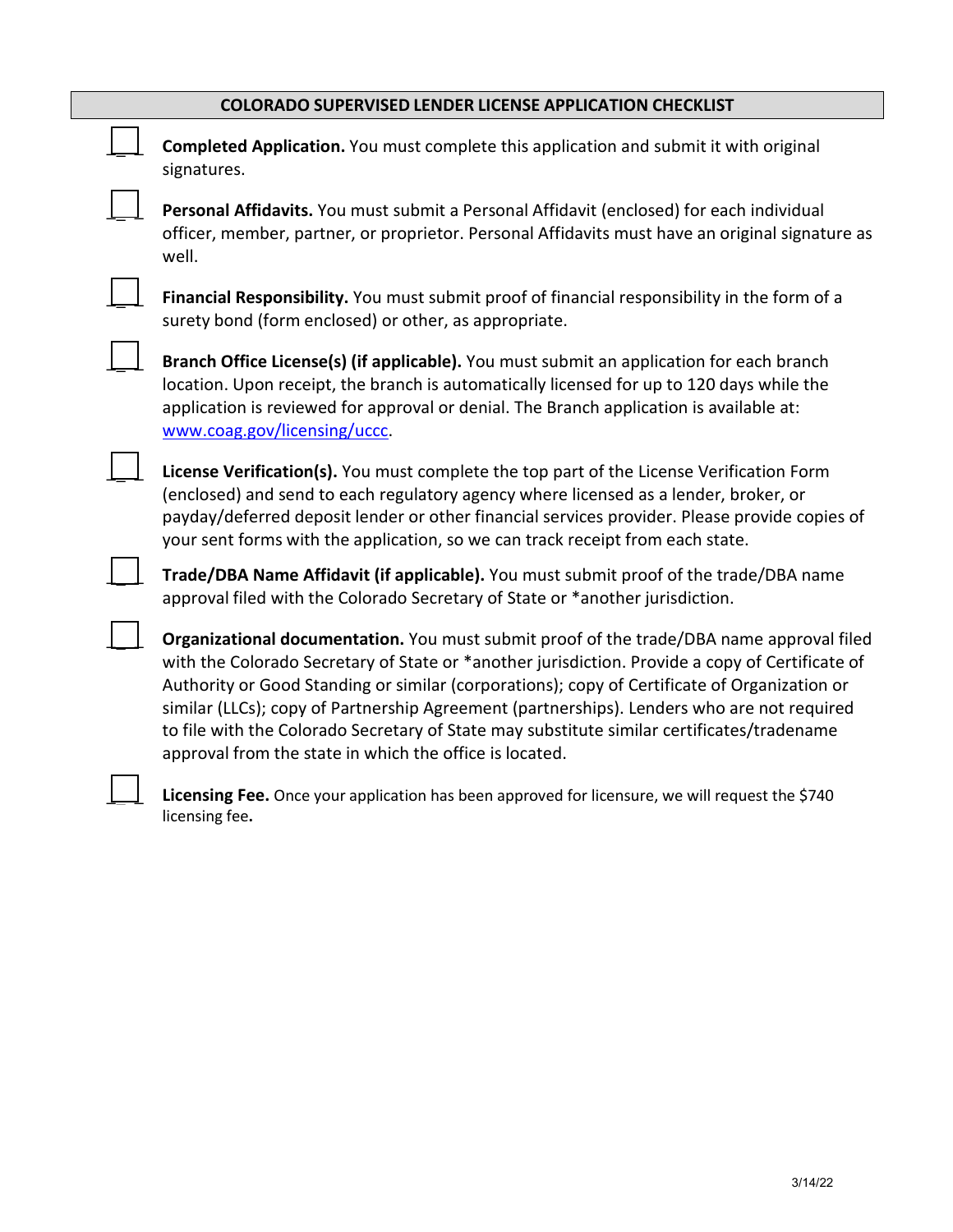# **COLORADO SUPERVISED LENDER APPLICATION ORGANIZATIONAL INFORMATION**

Legal name of applicant (corporation, LLC, partnership, or proprietor's name):

| Trade or assumed name(s) used in supervised lending, (if different from above - see Instructions)                                  |                                                                                                         |         |            |  |
|------------------------------------------------------------------------------------------------------------------------------------|---------------------------------------------------------------------------------------------------------|---------|------------|--|
| Address of initial location to be licensed:                                                                                        |                                                                                                         |         |            |  |
| (Street address)                                                                                                                   |                                                                                                         |         |            |  |
| (City)                                                                                                                             | (State)                                                                                                 |         | (Zip Code) |  |
| Phone #:<br><u> 1989 - Johann Barn, mars ann an t-Amhain ann an t-Amhain an t-Amhain an t-Amhain an t-Amhain an t-Amhain an t-</u> |                                                                                                         |         |            |  |
|                                                                                                                                    |                                                                                                         |         |            |  |
| following categories:                                                                                                              | Contact Information - Provide the name, mailing address, phone number and email address for each of the |         |            |  |
|                                                                                                                                    | (Contact's name)                                                                                        |         |            |  |
| (Contact's phone number)                                                                                                           | (Contact's email address)                                                                               |         |            |  |
| (Contact's mailing address)                                                                                                        | (City)                                                                                                  | (State) | (Zip code) |  |
| <b>Compliance/Examination Reports:</b>                                                                                             |                                                                                                         |         |            |  |
|                                                                                                                                    | (Contact's name)                                                                                        |         |            |  |
| (Contact's phone number)                                                                                                           | (Contact's email address)                                                                               |         |            |  |
|                                                                                                                                    | (Contact's mailing address) (City) (City) (State) (State) (Zip code)                                    |         |            |  |
| Complaints:                                                                                                                        |                                                                                                         |         |            |  |
|                                                                                                                                    | (Contact's name)                                                                                        |         |            |  |
| (Contact's phone number)                                                                                                           | (Contact's email address)                                                                               |         |            |  |
| (Contact's mailing address)                                                                                                        | (City)                                                                                                  | (State) | (Zip code) |  |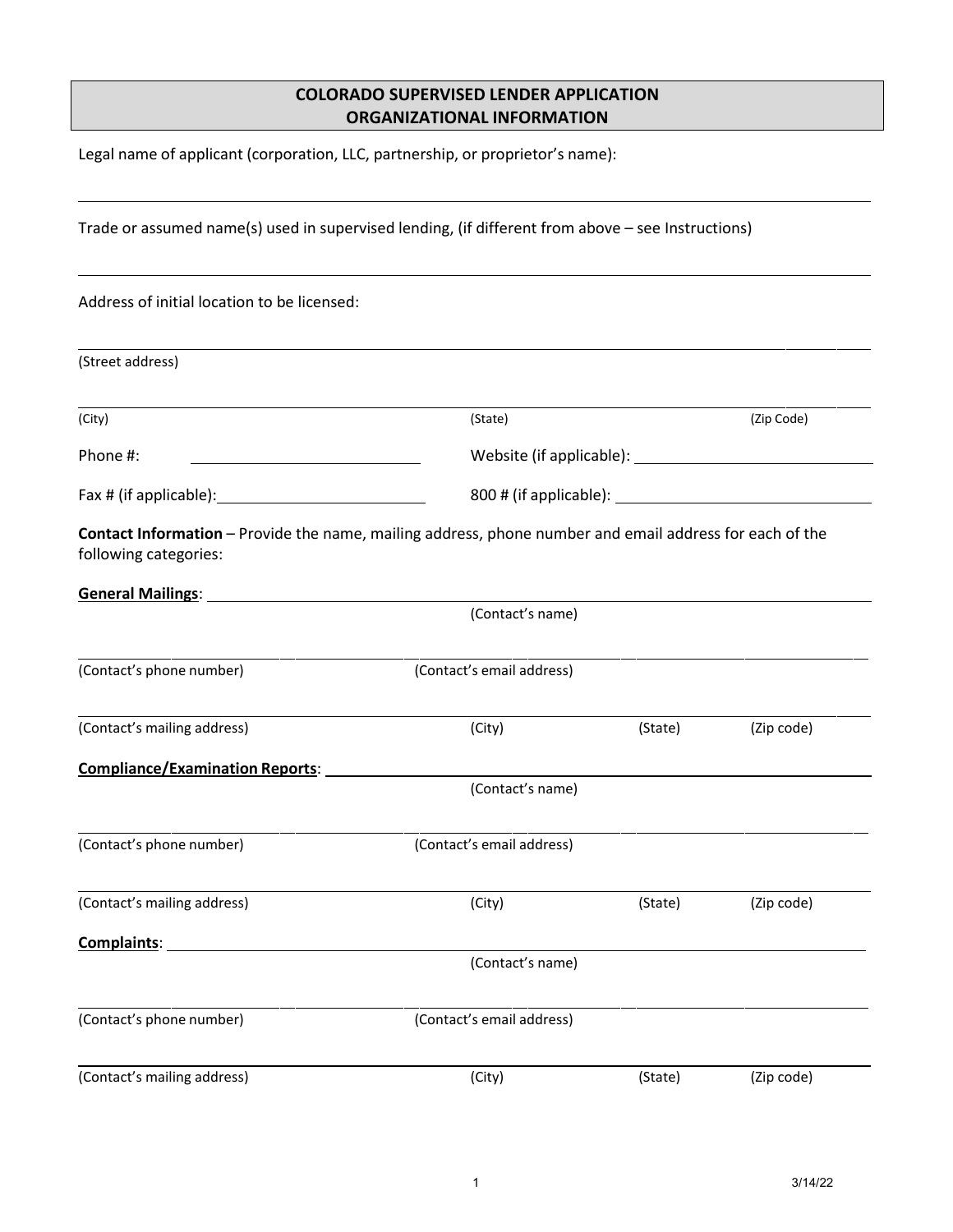| Type(s) of activity you expect to engage in. Check all that apply:                                                                                                                                                            |                                                                                                                                                                                                                               |
|-------------------------------------------------------------------------------------------------------------------------------------------------------------------------------------------------------------------------------|-------------------------------------------------------------------------------------------------------------------------------------------------------------------------------------------------------------------------------|
| Make (i.e. originate)                                                                                                                                                                                                         | Take assignment of or purchase                                                                                                                                                                                                |
| Check all applicable categories:                                                                                                                                                                                              |                                                                                                                                                                                                                               |
| Deferred deposit loans or payday loans                                                                                                                                                                                        | Credit cards                                                                                                                                                                                                                  |
| Unsecured loans or loans secured by<br>personal property and/or autos                                                                                                                                                         | Retail sales installment contracts<br>(credit sales) or consumer leases                                                                                                                                                       |
| Mortgage loans                                                                                                                                                                                                                | Pawn Transactions (contracts for purchase)                                                                                                                                                                                    |
| Loans secured by mobile homes                                                                                                                                                                                                 | Take assignment of loans originated by<br>supervised financial organizations (banks)<br>see § 5-1-214, C.R.S.                                                                                                                 |
| Insurance premium finance loans                                                                                                                                                                                               | Small installment loans of \$1,000 or<br>less (per § 5-2-214, C.R.S.)                                                                                                                                                         |
| <b>Corporations</b>                                                                                                                                                                                                           |                                                                                                                                                                                                                               |
| State of incorporation: State of incorporation:                                                                                                                                                                               | Date: and the contract of the contract of the contract of the contract of the contract of the contract of the contract of the contract of the contract of the contract of the contract of the contract of the contract of the |
| Please list the names of the corporation's primary officers. Attach additional pages if necessary.                                                                                                                            |                                                                                                                                                                                                                               |
|                                                                                                                                                                                                                               |                                                                                                                                                                                                                               |
| Secretary: <u>contract and contract and contract and contract and contract and contract and contract of the secretary:</u>                                                                                                    |                                                                                                                                                                                                                               |
|                                                                                                                                                                                                                               |                                                                                                                                                                                                                               |
| <u> 1980 - Johann Barbara, martxa amerikan bashkar (</u><br>CEO:                                                                                                                                                              |                                                                                                                                                                                                                               |
| Other principal employees and directors:                                                                                                                                                                                      |                                                                                                                                                                                                                               |
|                                                                                                                                                                                                                               |                                                                                                                                                                                                                               |
| the control of the control of the control of the control of the control of the control of the control of the control of the control of the control of the control of the control of the control of the control of the control |                                                                                                                                                                                                                               |
| <b>Limited Liability Companies</b>                                                                                                                                                                                            |                                                                                                                                                                                                                               |
|                                                                                                                                                                                                                               |                                                                                                                                                                                                                               |
|                                                                                                                                                                                                                               |                                                                                                                                                                                                                               |
| Please list the names and organizational titles of other members acting in leadership roles, if any. Attach<br>additional pages if necessary.                                                                                 |                                                                                                                                                                                                                               |
| Member name                                                                                                                                                                                                                   | <b>Title</b>                                                                                                                                                                                                                  |
|                                                                                                                                                                                                                               |                                                                                                                                                                                                                               |
| <u> 1989 - Johann Barn, amerikansk politiker (* 1908)</u>                                                                                                                                                                     |                                                                                                                                                                                                                               |
|                                                                                                                                                                                                                               |                                                                                                                                                                                                                               |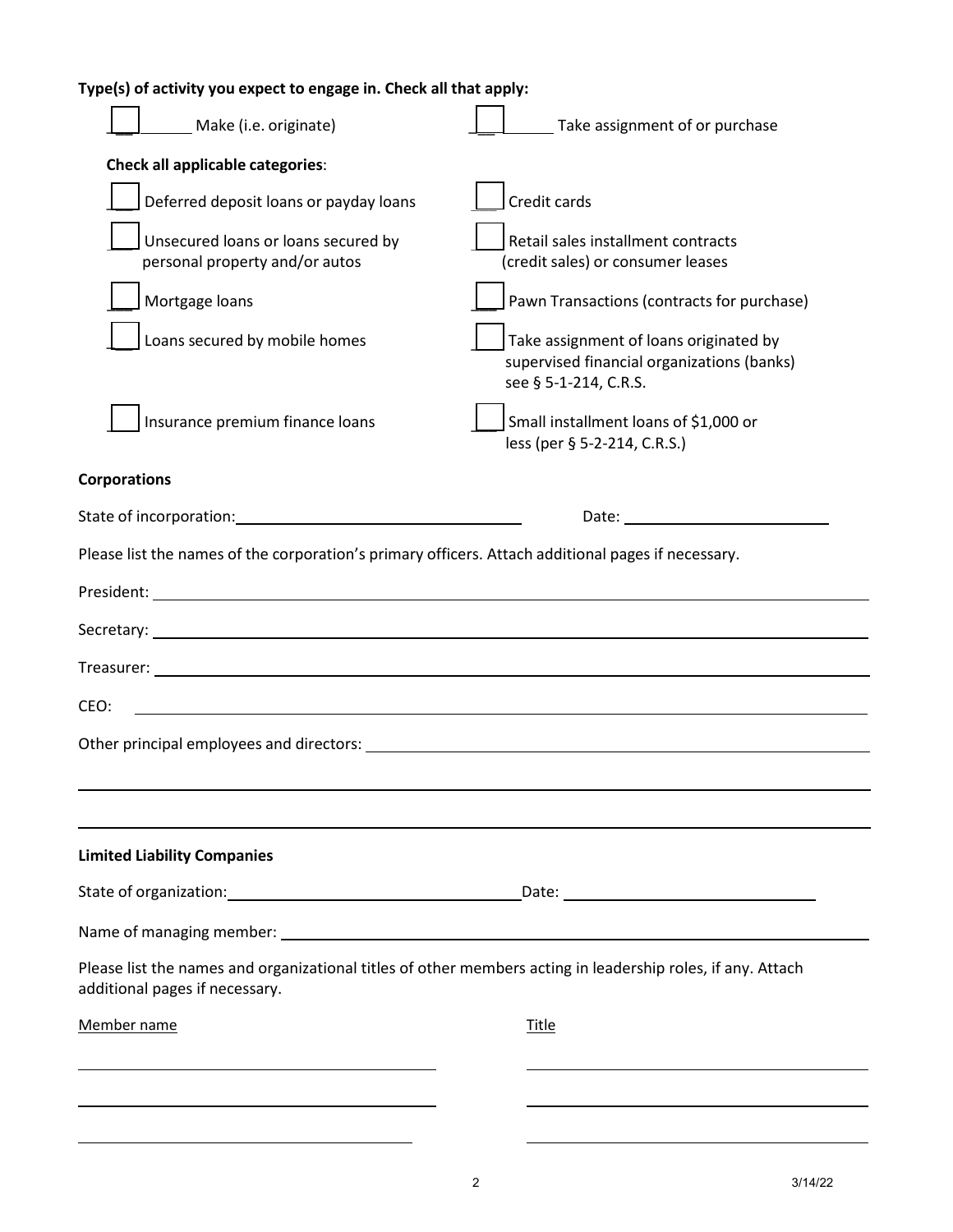#### **Corporations and Limited Liability Companies with Stock**

**Stockholder/Member Information** - provide the names of the stockholders of the corporation or the members of the limited liability company and the percentage of each stockholder's or member's ownership interest. **For corporations** - if publicly traded, list all entities holding 10% or more of the stock. If privately held, the number of shares must equal 100% of the stock. Attach additional pages if necessary.

| <b>Partnerships</b>                                                                            |        |         |            |
|------------------------------------------------------------------------------------------------|--------|---------|------------|
|                                                                                                |        |         |            |
| Type of partnership: General $\Box$ Limited $\Box$ (if Limited, include each partner's share)  |        |         |            |
| List Names and Shares of Partners - general and limited. Attach additional pages if necessary. |        |         |            |
|                                                                                                |        |         |            |
|                                                                                                |        |         |            |
|                                                                                                |        |         |            |
|                                                                                                |        |         |            |
|                                                                                                |        |         |            |
|                                                                                                |        |         |            |
|                                                                                                |        |         |            |
|                                                                                                |        |         |            |
|                                                                                                |        |         |            |
| <b>Sole Proprietors</b><br>Home address:<br>(Street address)                                   | (City) | (State) | (Zip code) |

(The above information is required by §§ 14-14-113 and 24-34-107, C.R.S. and may be used to revoke, suspend, or deny licenses as determined by the state child support enforcement agency for noncompliance with support orders or subpoenas/warrants relating to paternity and child support).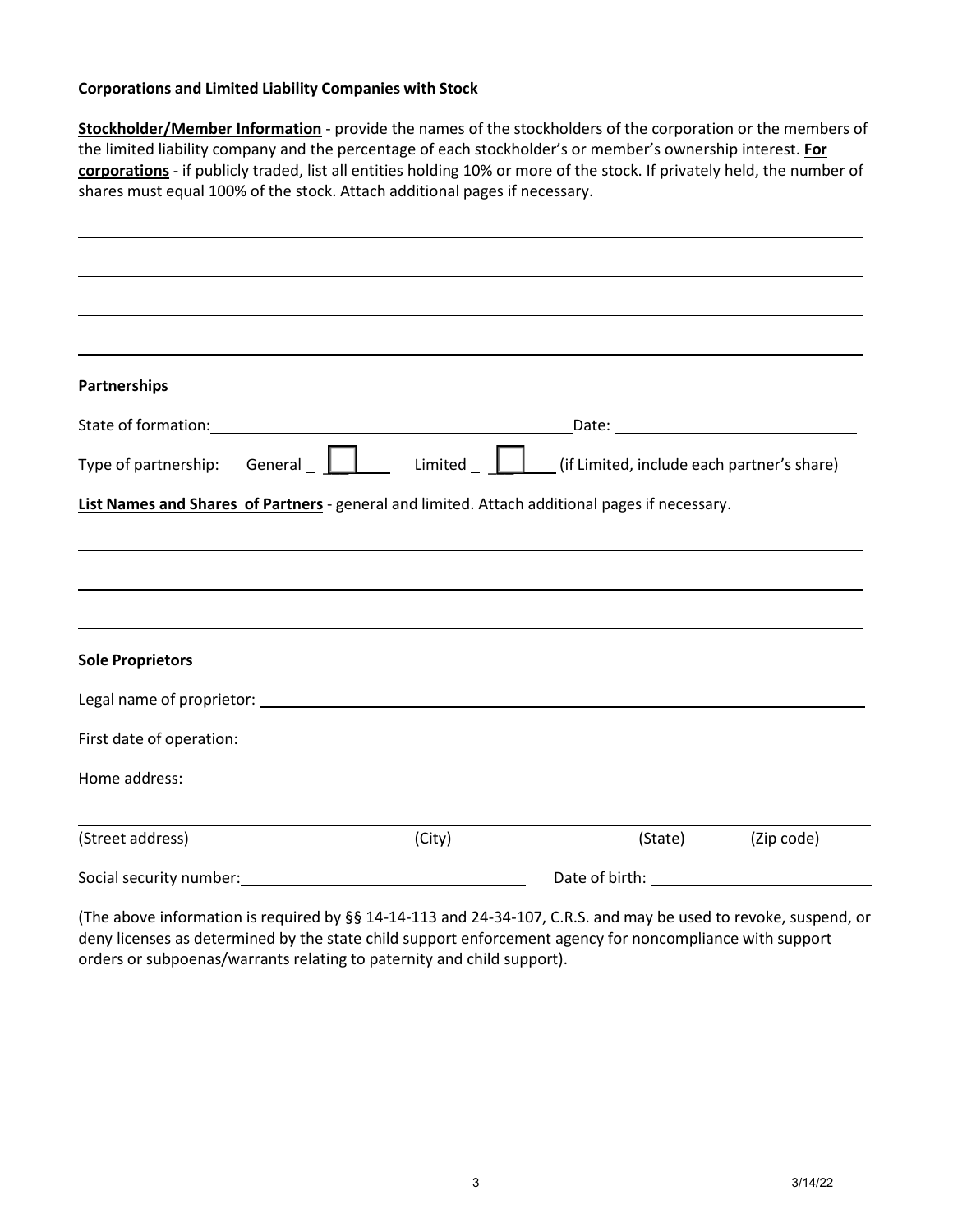|    | <b>QUESTIONS FOR ORGANIZATION</b>                                                                                                                                                                                                                                                                                                                                                                                                                                                      |
|----|----------------------------------------------------------------------------------------------------------------------------------------------------------------------------------------------------------------------------------------------------------------------------------------------------------------------------------------------------------------------------------------------------------------------------------------------------------------------------------------|
| 1. | Has the organization requesting licensure ("Applicant") been convicted of or pled guilty or nolo contendere to<br>theft, concealing stolen goods, forgery, fraud, offenses related to the Uniform Commercial Code or financial<br>transaction devices, or any similar crime in any federal, state or local jurisdiction?                                                                                                                                                               |
|    | If Yes, provide details below:<br>Yes<br>No                                                                                                                                                                                                                                                                                                                                                                                                                                            |
|    |                                                                                                                                                                                                                                                                                                                                                                                                                                                                                        |
| 2. | Has the Applicant ever had a business license or registration suspended, canceled, revoked or subjected to<br>any other disciplinary action (whether or not a final order or judgment was entered), including a stipulation,<br>final consent order, judgment, or administrative order, by any governmental entity, including Colorado; had<br>an application for such a license or registration denied; or withdrawn such an application to avoid a denial or<br>any related request? |
|    | If Yes, provide details below:<br>Yes<br>No                                                                                                                                                                                                                                                                                                                                                                                                                                            |
|    |                                                                                                                                                                                                                                                                                                                                                                                                                                                                                        |
| 3. | Does the Applicant have any pending administrative or disciplinary action in any federal, state or local<br>jurisdiction?                                                                                                                                                                                                                                                                                                                                                              |
|    | If Yes, provide details below:<br><b>No</b><br>Yes                                                                                                                                                                                                                                                                                                                                                                                                                                     |
|    |                                                                                                                                                                                                                                                                                                                                                                                                                                                                                        |
| 4. | Has the Applicant ever been involved in any voluntary or involuntary bankruptcy, receivership, or insolvency<br>proceedings, or had any unsatisfied judgments or liens against it?                                                                                                                                                                                                                                                                                                     |
|    | If Yes, provide details below:<br><b>No</b><br>Yes                                                                                                                                                                                                                                                                                                                                                                                                                                     |
|    |                                                                                                                                                                                                                                                                                                                                                                                                                                                                                        |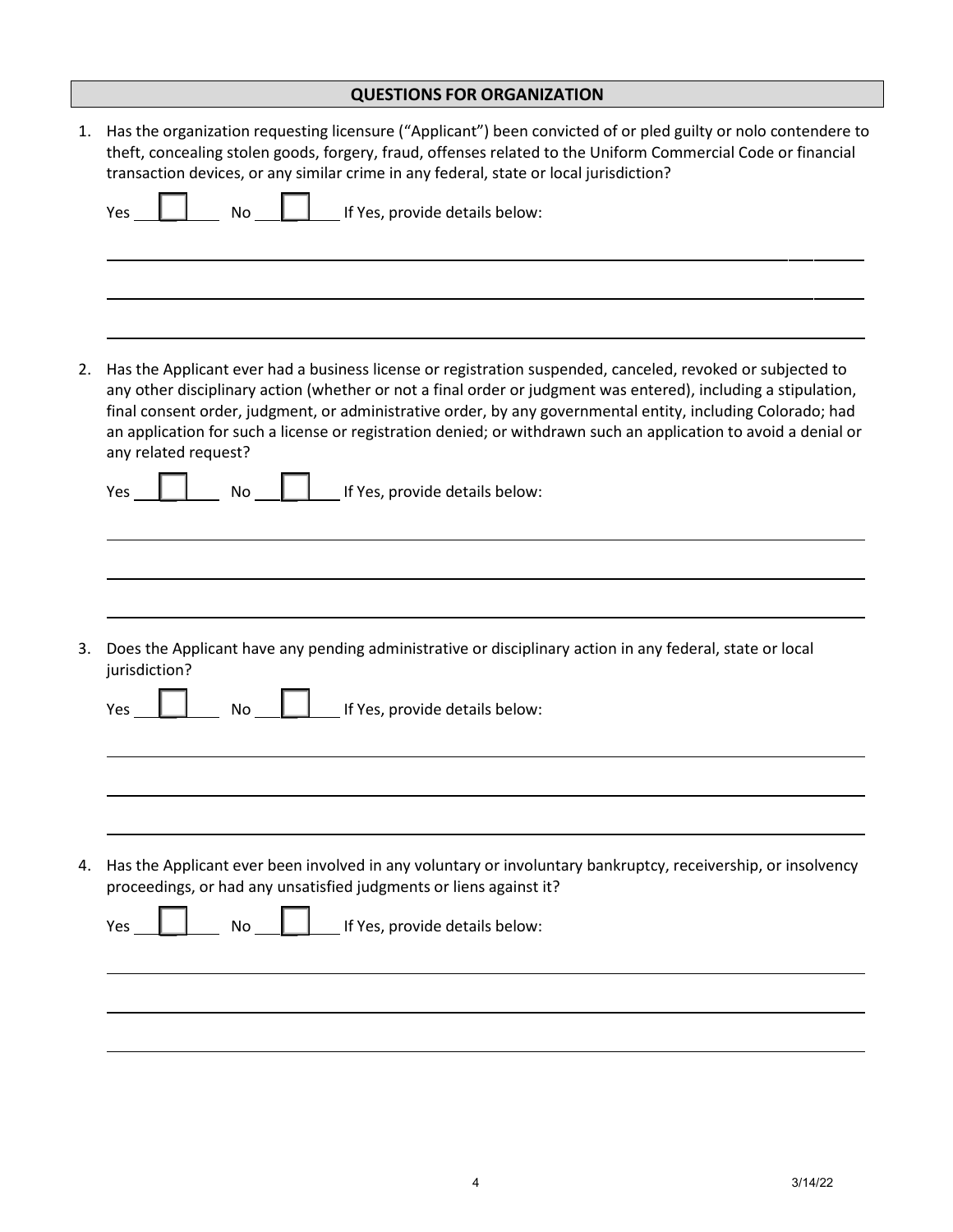5. Please list all regulatory agencies that currently license or register the Applicant as a lender, broker, deferred deposit lender, or other financial services provider. Attach additional pages if necessary.

| License/Registration # (if one): 100 million contract to Date first licensed/registered: 200 million contract to Date first licensed/registered:                                                                                   |
|------------------------------------------------------------------------------------------------------------------------------------------------------------------------------------------------------------------------------------|
| Corporations should include the signature of the President or other authorized official of the corporation. LLCs<br>chould include the cignature of the managing member. Partners must sign individually as in accordance with the |

should include the signature of the managing member. Partners must sign individually or in accordance with the Partnership Agreement. Attach additional pages if necessary. **Statements made herein are made under oath. False statements may be punishable as second-degree perjury.**

Print name of individual submitting this application Title/Position

Signature Date Date Date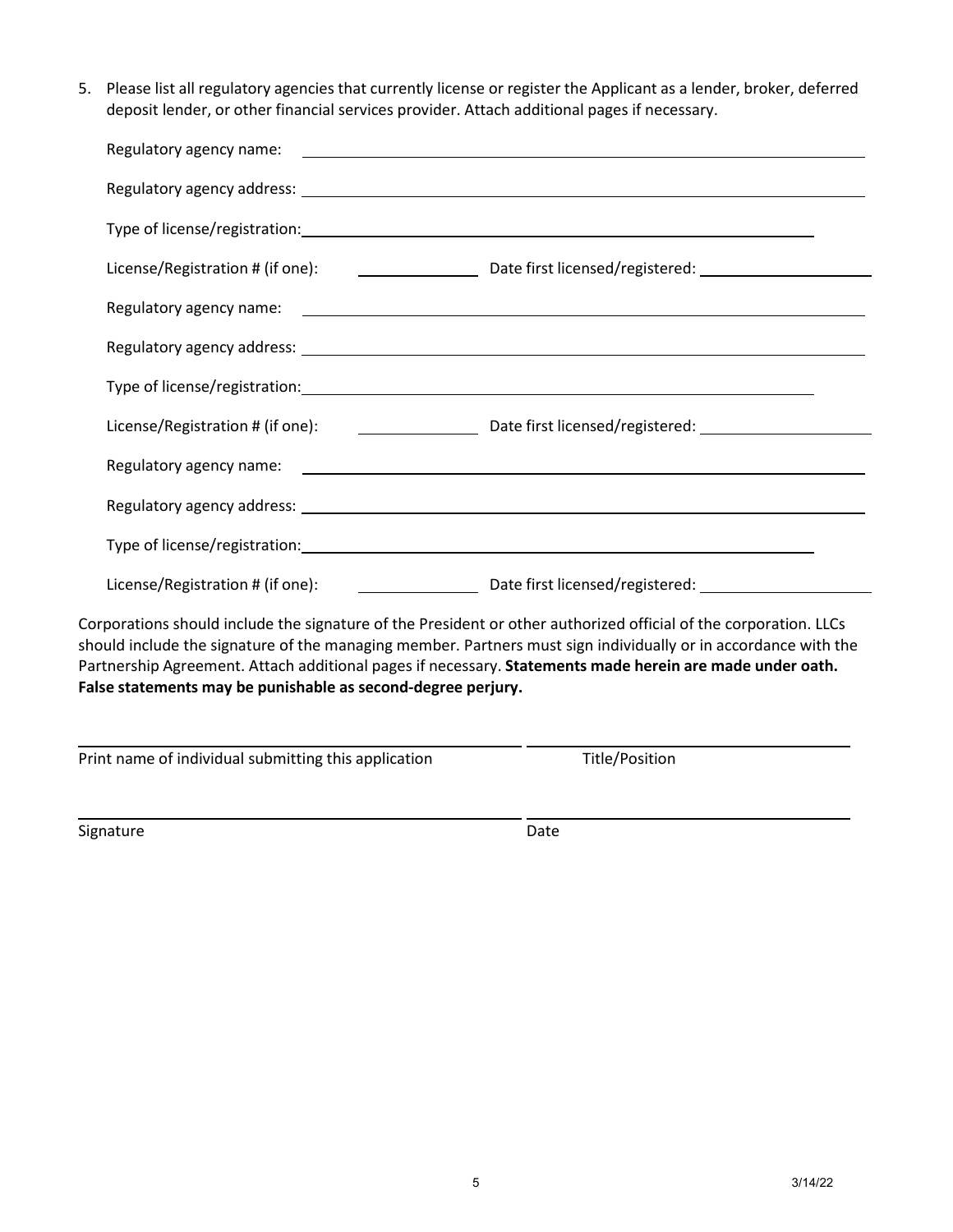## **COLORADO SUPERVISED LENDER LICENSE PERSONAL AFFIDAVIT**

To be completed by each individual owner, member, partner, and primary corporate executive officer. **A separate affidavit is to be filed by each person and each affidavit must be submitted with original signatures.**

**Statements made herein are made under oath. Omissions may be construed as intentional failure to disclose a material fact and may be grounds for rejection of an application [see § 5-2-303(1)(g), C.R.S.]**

Supervised lender's name (corporate, LLC, partnership, or proprietor's name):

| Name and title of person completing affidavit:                                                                                                                                                                                       |                                                                                                                                                                                                                                                                                                                                                                                                                                                                                   |         |            |
|--------------------------------------------------------------------------------------------------------------------------------------------------------------------------------------------------------------------------------------|-----------------------------------------------------------------------------------------------------------------------------------------------------------------------------------------------------------------------------------------------------------------------------------------------------------------------------------------------------------------------------------------------------------------------------------------------------------------------------------|---------|------------|
| Name                                                                                                                                                                                                                                 | Title                                                                                                                                                                                                                                                                                                                                                                                                                                                                             |         |            |
| Home address:                                                                                                                                                                                                                        |                                                                                                                                                                                                                                                                                                                                                                                                                                                                                   |         |            |
| (Street address)                                                                                                                                                                                                                     | (City)                                                                                                                                                                                                                                                                                                                                                                                                                                                                            | (State) | (Zip code) |
|                                                                                                                                                                                                                                      | Last Four of SSN: New York Canada and Separate Canada and Separate Canada and Separate Canada and Separate Canada and Separate Canada and Separate Canada and Separate Canada and Separate Canada and Separate Canada and Sepa                                                                                                                                                                                                                                                    |         |            |
| <b>Employment History</b>                                                                                                                                                                                                            |                                                                                                                                                                                                                                                                                                                                                                                                                                                                                   |         |            |
|                                                                                                                                                                                                                                      | Provide a complete record of employment and business associations for the last ten years, including all companies<br>in which you have or had an interest as an officer, director, or voting stockholder. Account for all periods of time.<br>Periods of unemployment should be indicated with dates. Include your position and a brief description of duties.<br>Attach additional pages if necessary. A current resume containing the requested information may be substituted. |         |            |
|                                                                                                                                                                                                                                      |                                                                                                                                                                                                                                                                                                                                                                                                                                                                                   |         |            |
|                                                                                                                                                                                                                                      |                                                                                                                                                                                                                                                                                                                                                                                                                                                                                   |         |            |
|                                                                                                                                                                                                                                      |                                                                                                                                                                                                                                                                                                                                                                                                                                                                                   |         |            |
|                                                                                                                                                                                                                                      |                                                                                                                                                                                                                                                                                                                                                                                                                                                                                   |         |            |
|                                                                                                                                                                                                                                      |                                                                                                                                                                                                                                                                                                                                                                                                                                                                                   |         |            |
|                                                                                                                                                                                                                                      |                                                                                                                                                                                                                                                                                                                                                                                                                                                                                   |         |            |
|                                                                                                                                                                                                                                      |                                                                                                                                                                                                                                                                                                                                                                                                                                                                                   |         |            |
| Position title: <u>example and the set of the set of the set of the set of the set of the set of the set of the set of the set of the set of the set of the set of the set of the set of the set of the set of the set of the se</u> |                                                                                                                                                                                                                                                                                                                                                                                                                                                                                   |         |            |
|                                                                                                                                                                                                                                      |                                                                                                                                                                                                                                                                                                                                                                                                                                                                                   |         |            |
|                                                                                                                                                                                                                                      |                                                                                                                                                                                                                                                                                                                                                                                                                                                                                   |         |            |
|                                                                                                                                                                                                                                      |                                                                                                                                                                                                                                                                                                                                                                                                                                                                                   |         |            |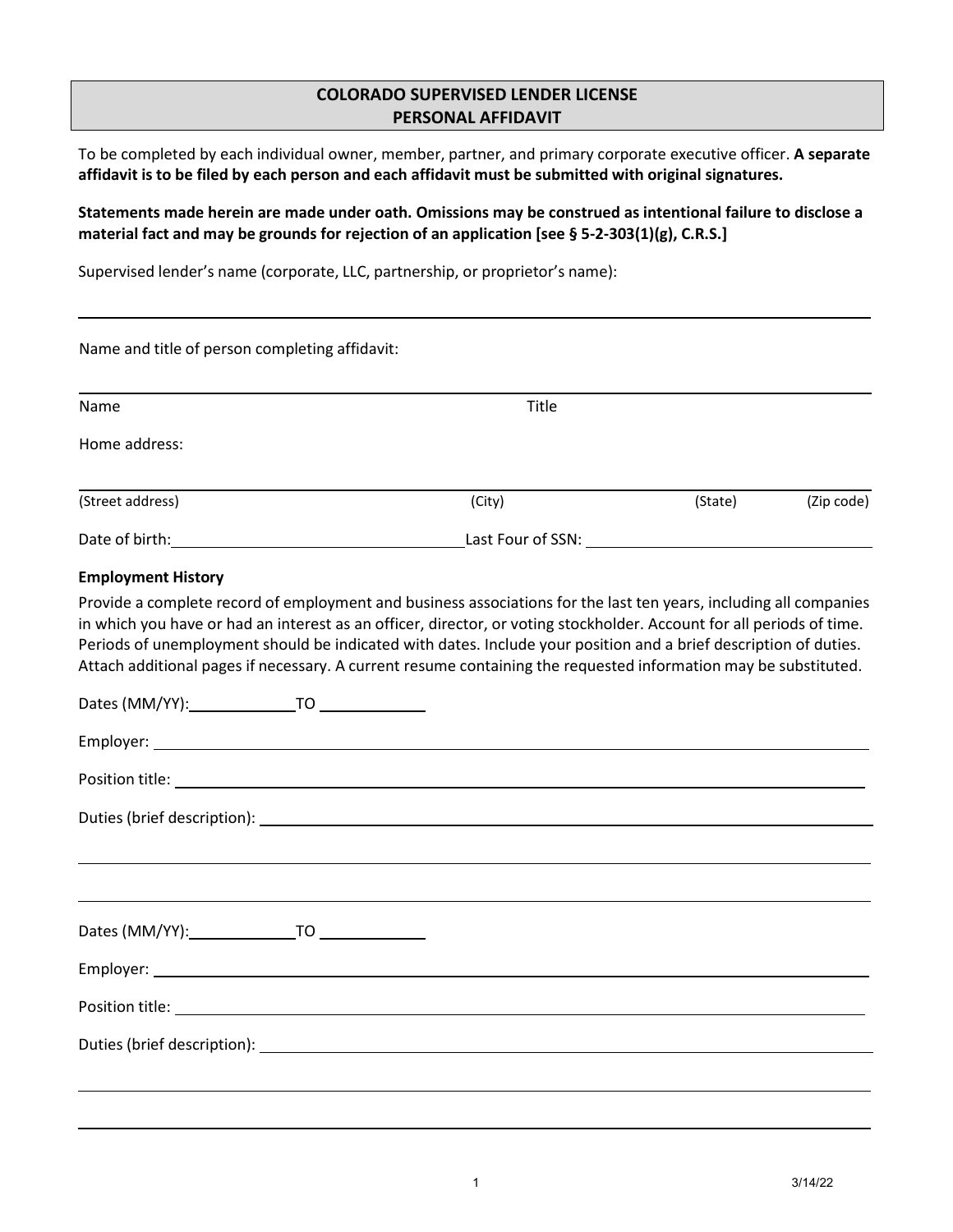| 1. | Have you ever been convicted of or entered a plea of guilty or nolo contendere to theft, concealing stolen<br>goods, forgery, fraud, offenses related to the Uniform Commercial Code or financial transaction devices, or<br>any similar crime in any federal, state or local jurisdiction?<br>Yes                                                                                                                                                                                                                                                                                                                                            |
|----|-----------------------------------------------------------------------------------------------------------------------------------------------------------------------------------------------------------------------------------------------------------------------------------------------------------------------------------------------------------------------------------------------------------------------------------------------------------------------------------------------------------------------------------------------------------------------------------------------------------------------------------------------|
|    |                                                                                                                                                                                                                                                                                                                                                                                                                                                                                                                                                                                                                                               |
| 2. | Are there any pending criminal actions by any federal, state or local governmental entity charging you with<br>having committed to theft, concealing stolen goods, forgery, fraud, offenses related to the Uniform<br>Commercial Code or financial transaction devices?<br>$\Box$ No $\Box$ If Yes, provide details below:<br>Yes                                                                                                                                                                                                                                                                                                             |
|    |                                                                                                                                                                                                                                                                                                                                                                                                                                                                                                                                                                                                                                               |
|    |                                                                                                                                                                                                                                                                                                                                                                                                                                                                                                                                                                                                                                               |
| 3. | Have you or any organization during a time when you were associated with it as owner, partner, member if an<br>LLC or association, officer, director, or principal employee ever had a business license or registration<br>suspended, canceled, revoked, or subjected to any other disciplinary action (whether or not a final order or<br>judgment was entered) including a stipulation, final consent order, judgment, or administrative order by any<br>governmental entity, including Colorado; had an application for such license or registration denied; or<br>withdrawn such an application to avoid a denial or any related request? |
|    | If Yes, provide details below:<br><b>No</b><br>Yes                                                                                                                                                                                                                                                                                                                                                                                                                                                                                                                                                                                            |
|    |                                                                                                                                                                                                                                                                                                                                                                                                                                                                                                                                                                                                                                               |
|    |                                                                                                                                                                                                                                                                                                                                                                                                                                                                                                                                                                                                                                               |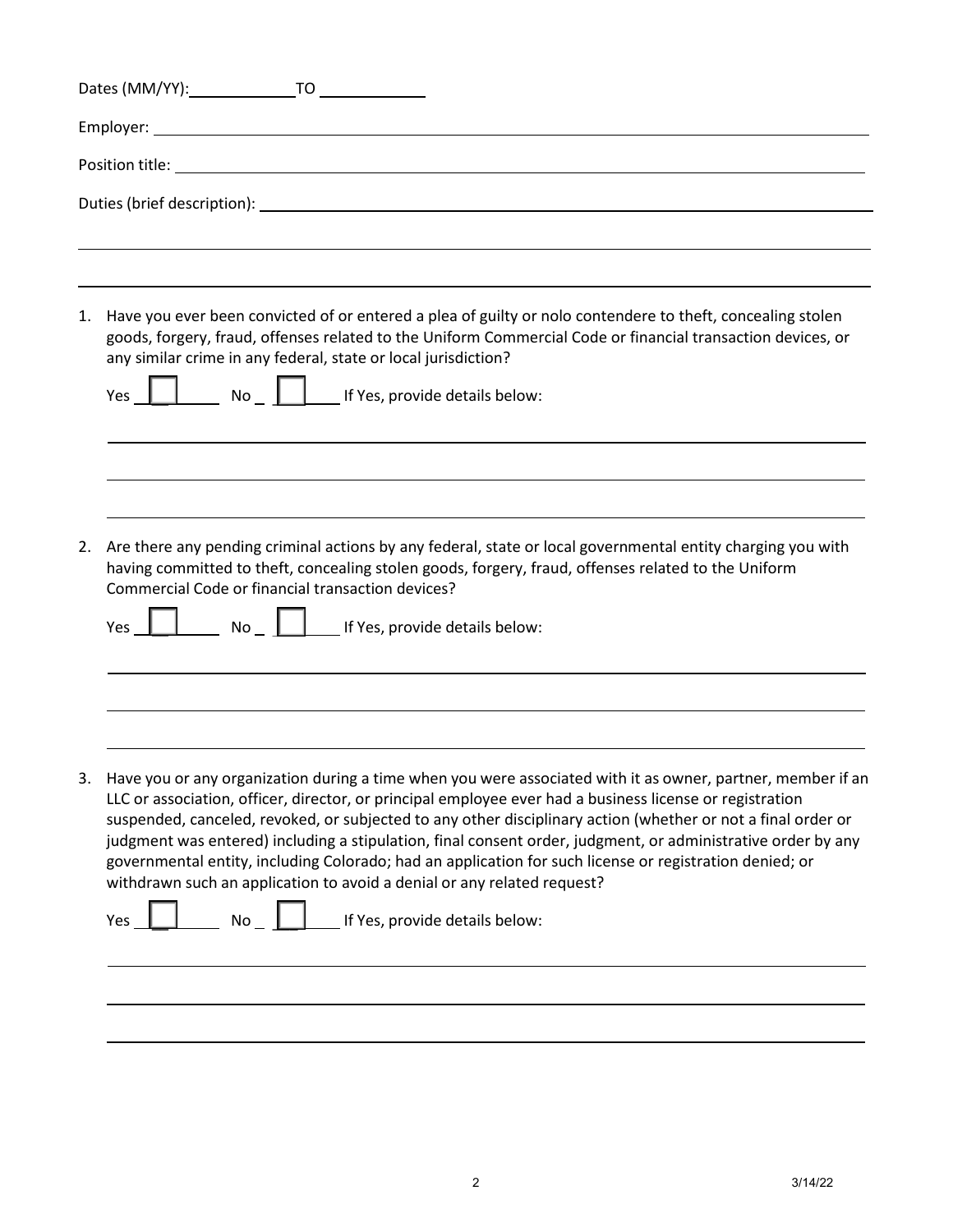4. Have you, or any organization during a time when you were associated with it as an owner, partner, member if an LLC or association, officer, director, or principal employee, been involved in any voluntary or involuntary bankruptcy, receivership, or insolvency proceedings, or had any unsatisfied judgments or liens against you or such an organization?

| Yes |                                               | No   | If Yes, provide details below: |                                                                                                            |  |
|-----|-----------------------------------------------|------|--------------------------------|------------------------------------------------------------------------------------------------------------|--|
|     |                                               |      |                                |                                                                                                            |  |
| Yes | federal, state, or local governmental entity? | No l | If Yes, provide details below: | Have you ever been held liable in any civil fraud action in any judicial or administrative proceeding by a |  |
|     |                                               |      |                                |                                                                                                            |  |

Signature Date Date Date Date Date

Print name Title/Position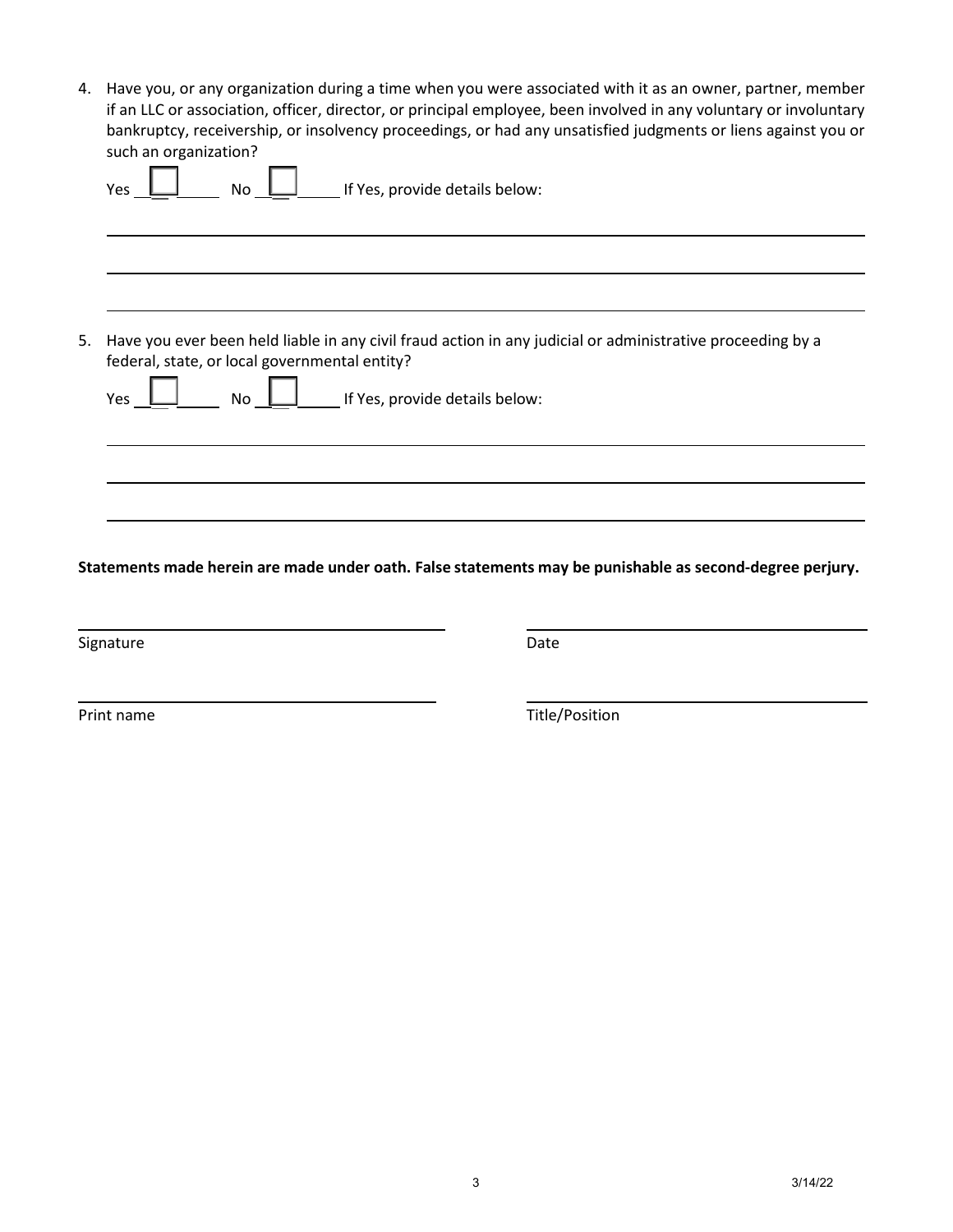### **COLORADO SUPERVISED LENDER LICENSE SURETY BOND**

| State of Colorado Administrator                                                                                                    |
|------------------------------------------------------------------------------------------------------------------------------------|
| Uniform Consumer Credit Code                                                                                                       |
| Ralph L. Carr Colorado Judicial Center<br>1300 Broadway, 6 <sup>th</sup> Floor, Denver, CO 80203                                   |
| Phone - (720) 508-6010                                                                                                             |
| Email - uccc@coag.gov                                                                                                              |
| www.coag.gov/uccc                                                                                                                  |
|                                                                                                                                    |
|                                                                                                                                    |
| (applicant-licensee name)                                                                                                          |
| of                                                                                                                                 |
| (principal address of applicant-licensee)                                                                                          |
|                                                                                                                                    |
| as principal (hereinafter "licensee") for the following location(s) - including principal location listed above.                   |
|                                                                                                                                    |
|                                                                                                                                    |
|                                                                                                                                    |
|                                                                                                                                    |
|                                                                                                                                    |
| and<br><u> 1989 - Johann Stoff, amerikansk politiker (d. 1989)</u>                                                                 |
|                                                                                                                                    |
| (hereinafter "surety"), a surety duly licensed by the Commissioner of<br><u> 1989 - Johann Barnett, fransk politiker (d. 1989)</u> |
|                                                                                                                                    |
|                                                                                                                                    |
|                                                                                                                                    |
|                                                                                                                                    |
| (surety's address)                                                                                                                 |
|                                                                                                                                    |
| And held and firmly bound unto the Attorney General of the State of Colorado acting through the                                    |
| ADMINISTRATOR OF THE UNIFORM CONSUMER CREDIT CODE for use of the PEOPLE OF THE STATE OF COLORADO                                   |
| as oblige (hereinafter "UCCC Administrator") in the sum of                                                                         |
| thousand dollars (\$<br>) lawful                                                                                                   |
| money of the United States for the payment of which, will and truly to be made, we bind ourselves, our heirs,                      |
| executors, administrators, successors and assigns jointly, severally, and firmly by these presents.                                |
| WHEREAS, licensee is applying to become or is a licensed supervised lender pursuant to § 5-2-302 and 5-2-304,                      |
| C.R.S., and seeks to establish, meet and maintain the financial responsibility requirements of the UCCC                            |
| Administrator during the term of the subject license by tender of the within bond,                                                 |
|                                                                                                                                    |
| NOW, THEREFORE, the condition of this bond are such that if the licensee shall comply with all provisions of the                   |
| UCCC, and the rules and regulations lawfully adopted thereunder, during the term of the supervised lender                          |
| license for which this bond is applicable, and shall pay any and all amounts which become due or owed to the                       |
| UCCC Administrator thereunder, and shall pay any and all final judgments or orders that become lawfully due to                     |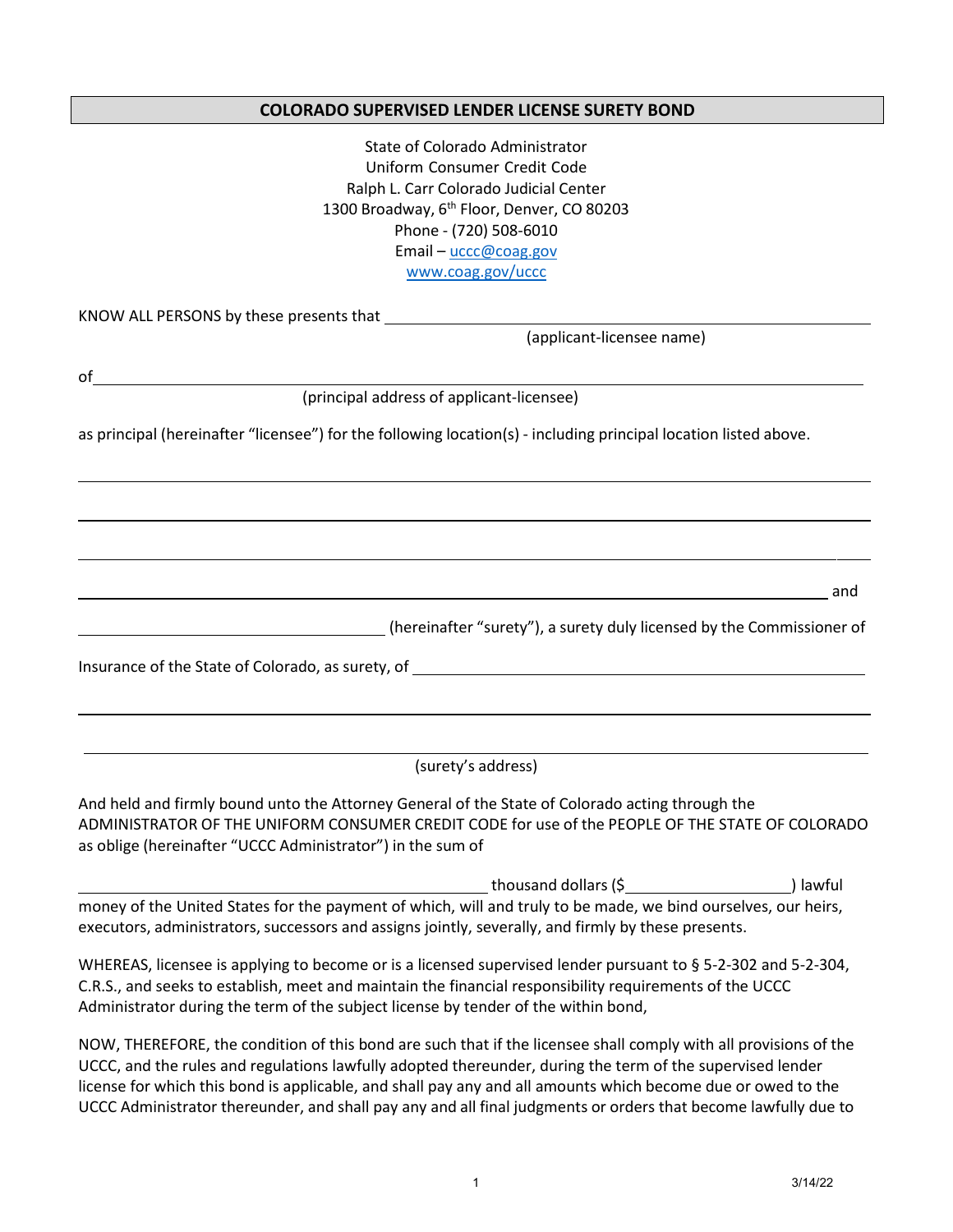or on behalf of any person who has prevailed in a UCCC cause of action against licensee, then this obligation is null and void, but otherwise to remain in full force and effect,

PROVIDED that the surety's aggregate liability for any and all claims which may arise under this bond shall in no event exceed the amount of this bond, regardless of the number of claims or claimants, and

FURTHER PROVIDED that the surety shall have the right to terminate or reduce its liability hereunder only by giving the licensee and the UCCC Administrator written notice of such termination or reduction of liability, sent by Certified U.S. Mail to the UCCC Administrator, Consumer Protection Section, Ralph L. Carr Colorado Judicial Center, 1300 Broadway, 6th Floor, Denver, Colorado 80203 or the UCCC Administrator's most current address. Such termination or reduction of liability shall be effective from and after the expiration of 30 days from the receipt of such notice by the UCCC Administrator or on such later date as is stated in the notice provided, however, that no liability incurred while said bond is in force and prior to said effective date of termination or reduction of liability shall be released or reduced by giving such notice, and

FURTHER PROVIDED, that after giving notice of termination or reduction of liability, the surety may reinstate or increase its liability by the execution and filing of a new bond or by mailing written notice to the UCCC Administrator indicating that the surety desires to continue as surety for the licensee and that its prior notice of termination or reduction of liability is withdrawn and rescinded.

FURTHER PROVIDED, that if this bond is not previously terminated as set forth above, the liability of the surety shall expire two years after the date of the surrender, revocation, or expiration of the subject license, whichever shall first occur.

THIS BOND shall be effective on and after (date) or, if left blank, the date of execution by surety shall be the effective date of the bond. The bond shall be effective, if accepted by the UCCC Administrator, without further notice.

Name of Supervised Lender

Signature Date

Printed Name

## **SURETY MUST ATTACH POWER OF ATTORNEY.**

Surety Signature Date Date Date

**[SURETY SEAL]**